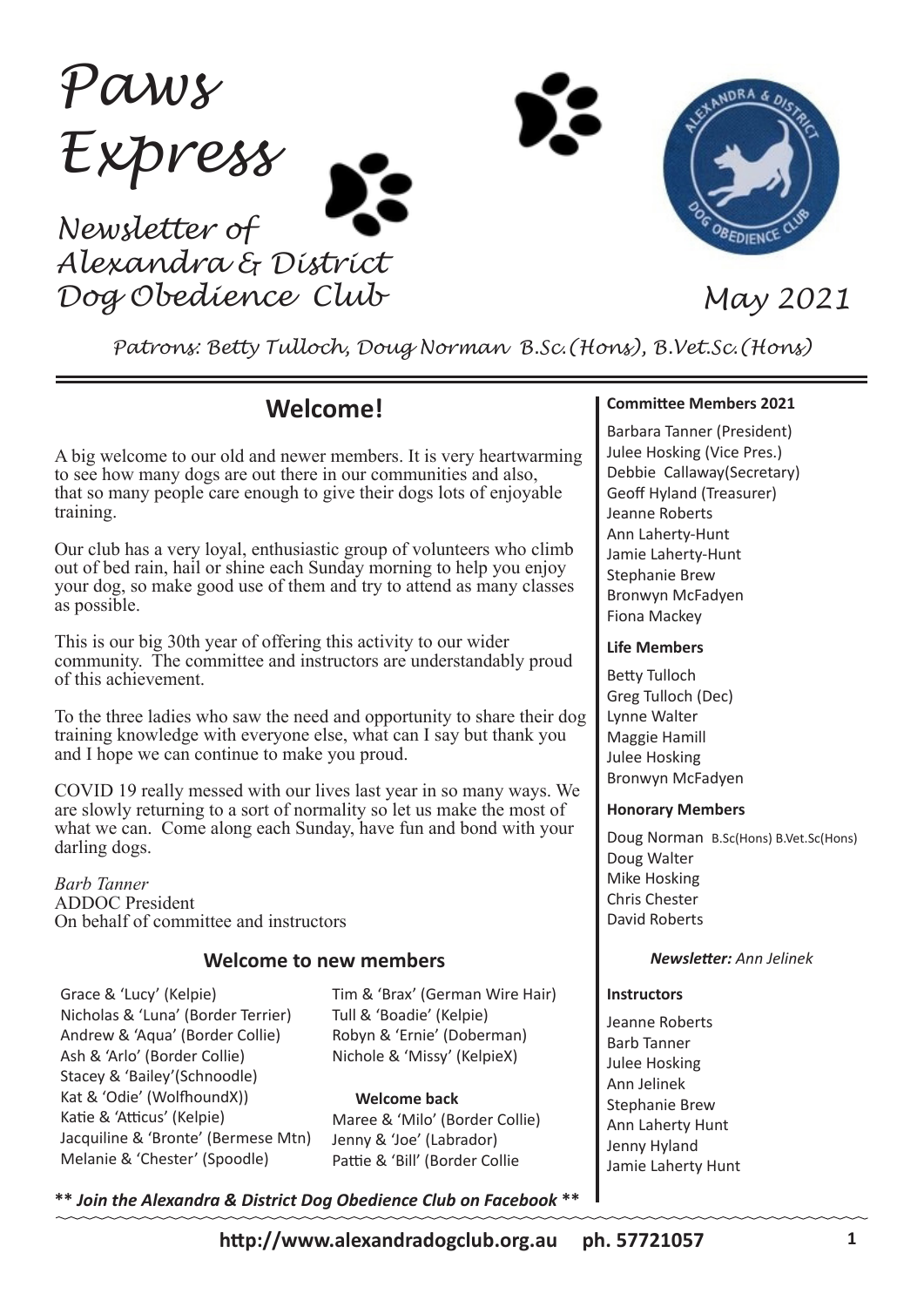## **Adventure Dog 2021 Lyn with Penny and Faith with Candy perspective**

Faith and I took our dogs Penny and Candy to the *Animal Aid Fundraiser "Adventure Dog"* at Wandin Park Estate on Sunday 19th April. We were accompanied by Faith's daughter's 2 whippets.

I was a little apprehensive thinking there was going to be too many dogs and people. However the organisation and structure of the event allowed enough space for the 560 dogs and their accompanying owners. Each group was given a 5 minute timeslot and if you only had a few dogs another small group joined you at the start.

Once we began our adventure it became evident that it was just about having fun and completing the obstacles that you felt comfortable with. The first few obstacles lured me into thinking this is going to be easy until my dog Penny, a white Labrador, saw the first muddy waterway. She launched into the waterway with me in tow stumbling into the mud but eventually I gained my footing.



Meanwhile, Candy, the greyhound/staghound cross, tiptoed through this first muddy waterhole very elegantly.

There were numerous barriers we were required to walk along or jump over, a jelly bath we had to wade through, a bath full of plastic balls, hills to climb, a shallow dam we had to wade through and another very, very deep muddy water hole….hip deep!

Ahead of me was a poor little staffy who was freaking out because the muddy waterway was so deep so the owner was carrying it and it was whimpering. Penny was eager to offer assistance so once again she launched herself enthusiastically into the deep and long muddy water channel. At least I didn't fall in face first!

Once we successfully navigated this obstacle we encountered the "canine crawl" which required us to belly crawl under a green netting approx. 50 cms high for 30 metres. This was a highlight because Candy, hates going under things and was very reluctant to attempt this challenge, but because the 2 whippets and my muddy Labrador were all crawling under the green canopy Candy actually gave it a go and successfully completed this obstacle.. a real celebration at the other end for Candy.

The other highlight for Penny was the chance to be a vacuum cleaner. At each obstacle, especially the really difficult ones, there were lots of treats that had been dropped by either the dog or the dog owner in their haste to encourage their dog to conquer the obstacle. Penny happily helped out in the clean up by sniffing out any treat that had been dropped and happily vacuumed each checkpoint making sure that there were no treats left at any obstacle.

It took us approx. 1 hour to complete the entire course. At the end there were welcome foodstalls, coffee and a dog wash…which was in huge demand. The atmosphere, especially good humour, made it a very enjoyable day because having this much fun with your dog made it a truly enjoyable day.

Rock on *Adventure Dog 2022* - we will definitely be participating next year.

*Lyn Scotchmoor*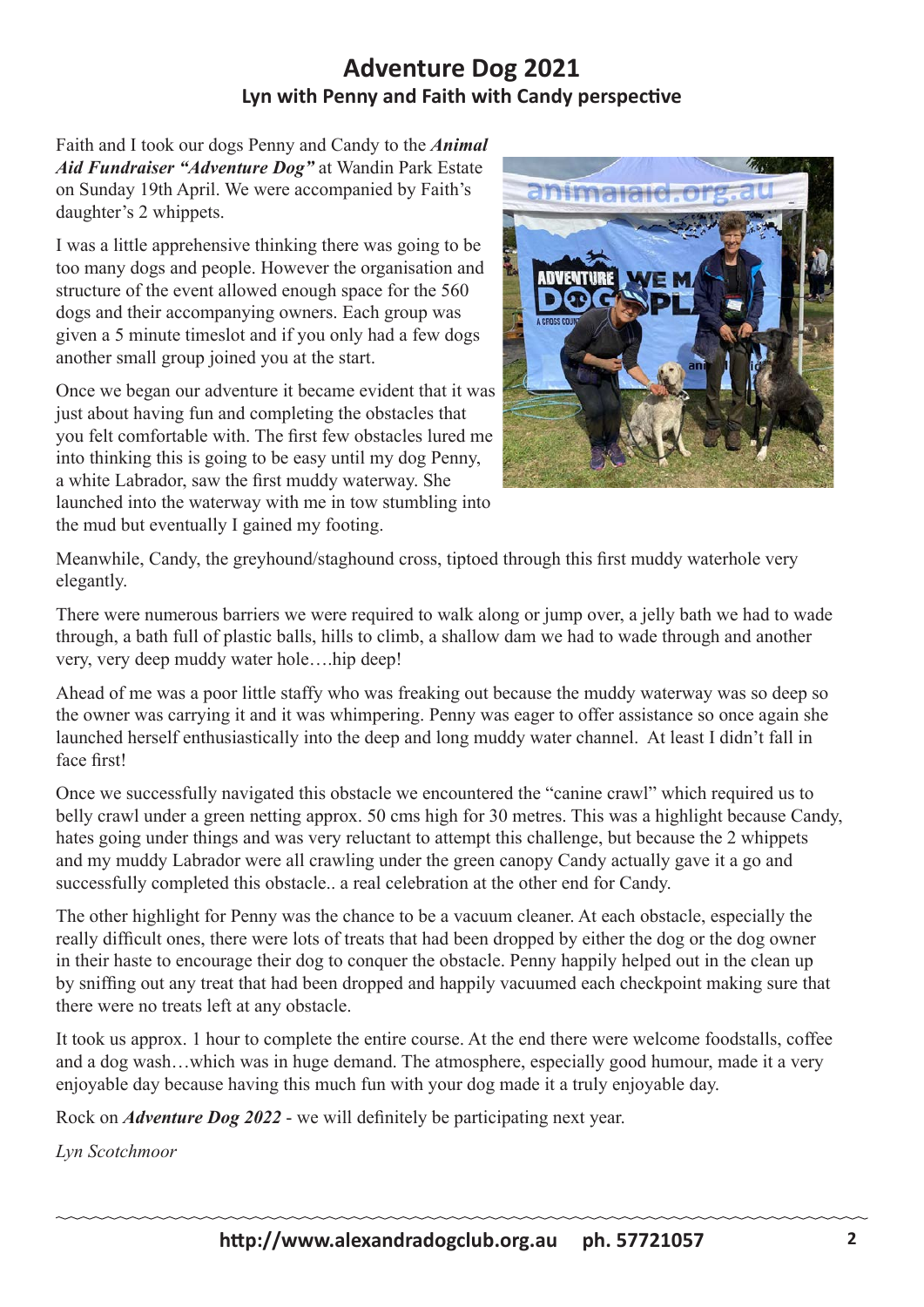## **Adventure Dog 2021 Ann with Millie and Jamie with Barry perspective**

On the 18th of April, Jamie and I took Millie and Barry to participate in the *Adventure Dog 2021* challenge at Wandin park. It was a fundraiser for Animal Aid Victoria, to raise money for their shelters and adoption centres.

We did it as a way of having a great time bonding with our dogs and creating some great memories. Millie and I have done "events" before, achieving our Rally Novice title in 2019. Millie loves a crowd, other dogs and playing in the great outdoors.

Barry, being only a 14 month old 'covid' puppy hasn't had as much exposure to large groups of dogs or people. However, he loves adventuring and has no real fear about trying new things, as long as his "people" are with him.

This bond that we have created between ourselves and our dogs has been developed since they were puppies. Making them comfortable to try new things, while we had their backs, has been invaluable. It makes us a team, gets them to check in with us and rely on each other when things are outside the norm.

Well *Adventure Dog* was an adventure for us all. With rain clouds looming in the distance we headed out on the course. The 5 km course at Wandin Equestrian Centre included hills, jumps, ovals, bush and water ways. Millie and Barry had so much fun showing us how they could get up "on it" to walk along the horse jumps and obstacles. The course included 2 jelly baths, a ball pit, a commando crawl area, a short but muddy hill climb and 3 mud crossings added to the mix by the event organisers.

Barry and Millie had a ball. They loved showing off their skills and getting so much positive attention from us. If there was something that was too much for them, we just let it go. This day was all about building confidence and working for success. It most definitely was a success.

We caught up with Lyn with Penny and Faith with Candy, who also took part in the great day. We all said that we will do it again next year and that we think a larger group of us should come to represent the dog club to show how amazing our dogs are.

So pencil it in to your diaries….. *Adventure Dog 2022*. It will be a blast.

*Ann Laherty-Hunt*



Happy adventurers: Jamie, Ann, Millie & Barry



Ann & Millie negotiating the muddy waterway!



Barry & Millie negotiating the muddy water!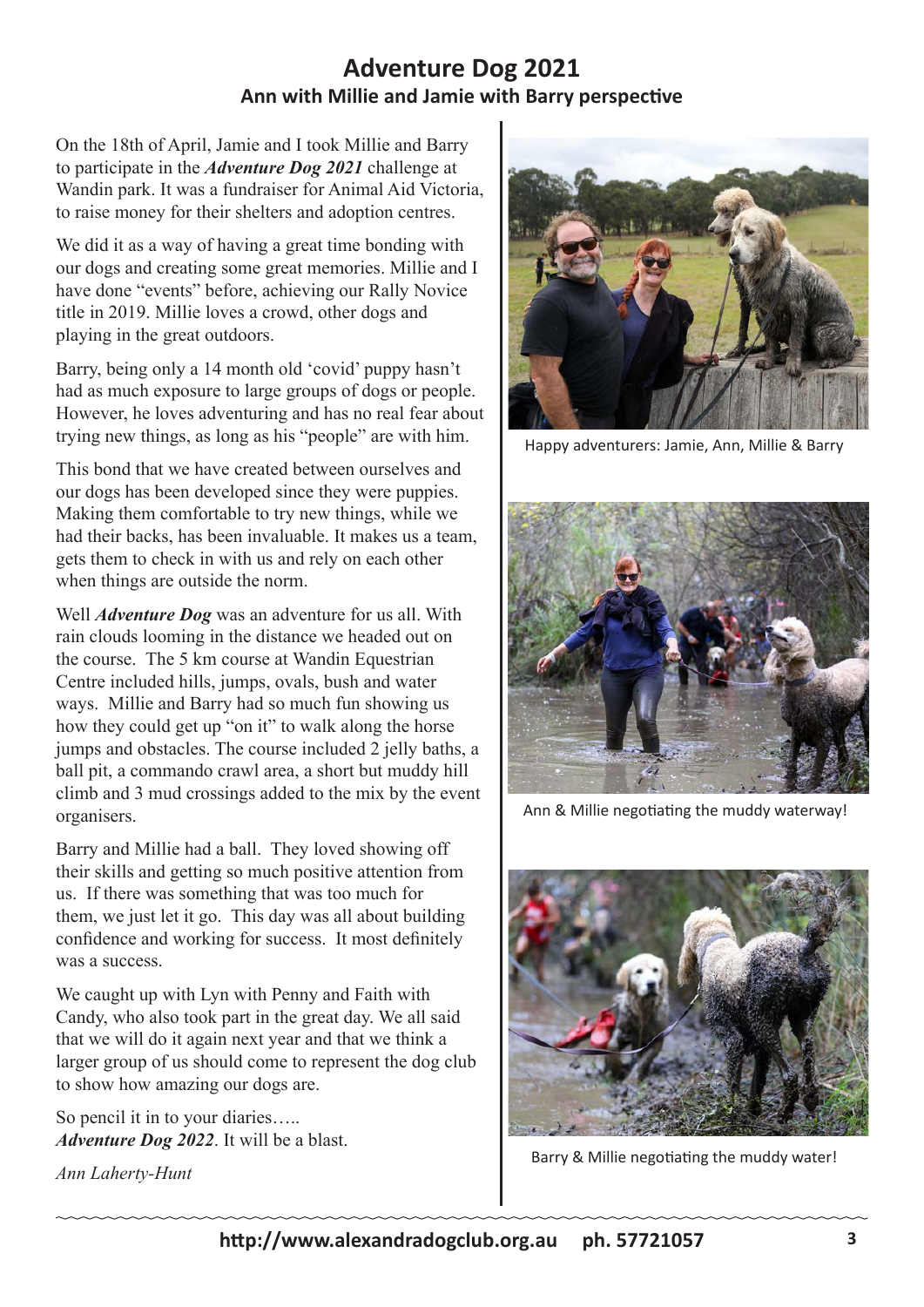# **Adventure Dog 2021**



Barry & Millie on the walkway



Millie on the walkway



Barry & Millie in the ball pit

# **Congratulations to Graduates: FCC3 to Level 4**



Michelle & Angus



Paul & Matilda

Trudie & Lola

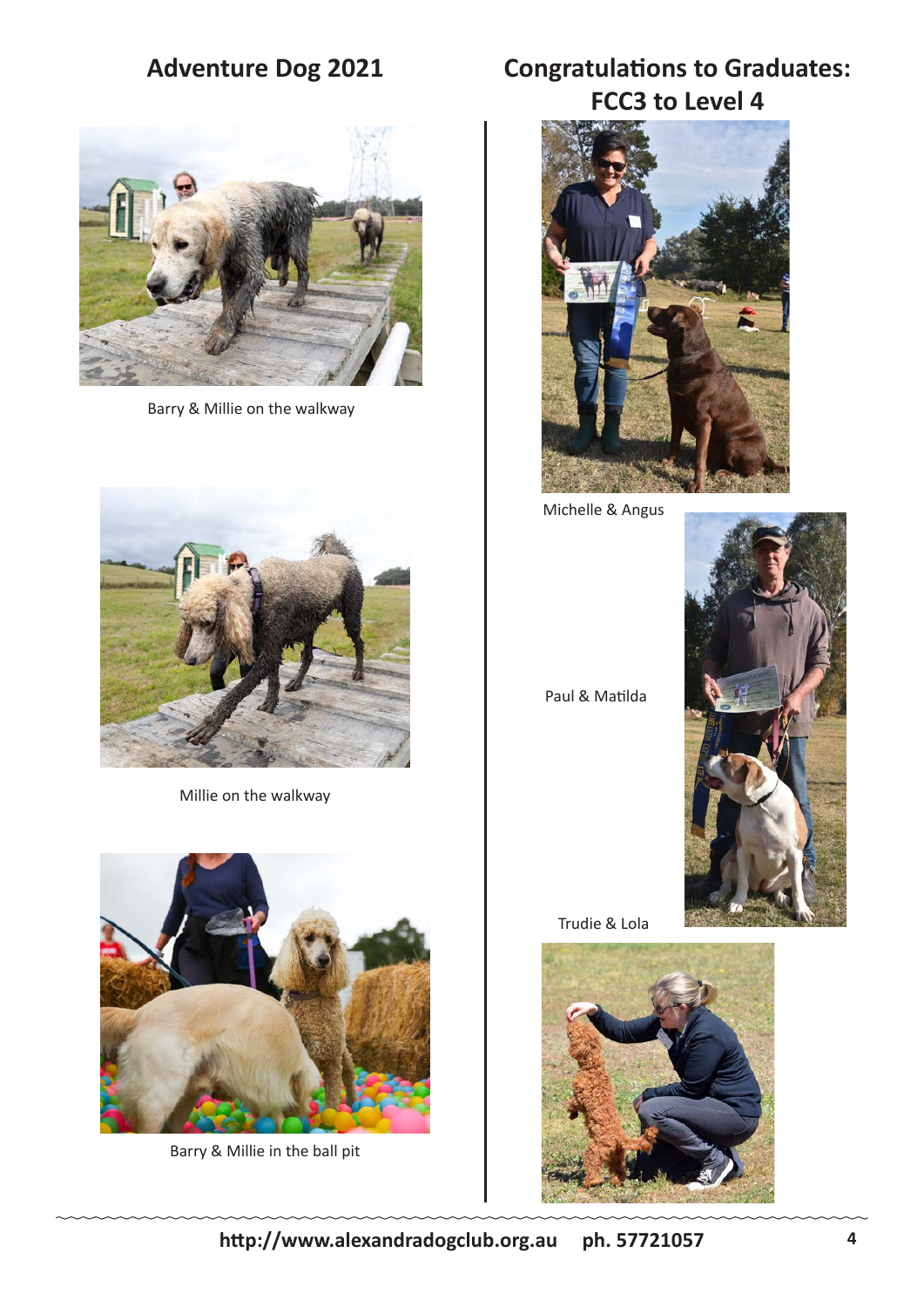## **Congratulations to Graduates**



Joanne with Raffy Joanne also received the *2020 Stick with it Award*



Drew & Rebel with Lee and Stuart



Leo with Freddy & Di with Poppy

## **Congratulations to Graduates: FCC1 to FCC2**

Joanne with Raffy Drew with Rebel Di with Poppy Leo with Freddy Sue with Moogi Phil with Oggi Sally with Zoe Cinamon with Zarah Lyndal with Lara

## **Congratulations to Graduates: FCC2 to FCC3**

Jamie with Barry Fiona with Maddy Judi with Harley Dennis with Mochi







Julee with Selkie challenging the dogs with a novelty look!